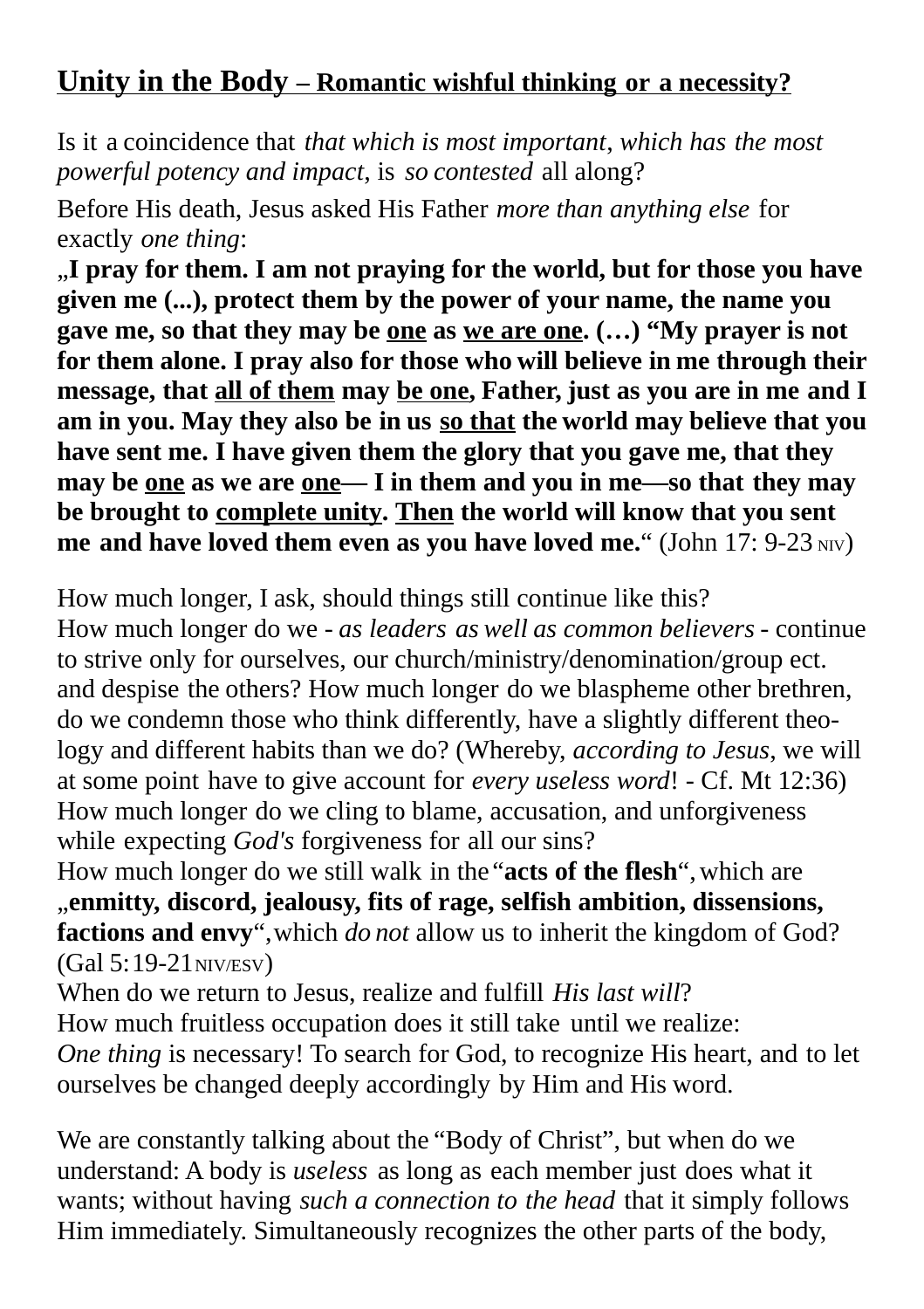honors them and cooperates with them - and no longer does *exactly the opposite*:

Be indifferent about them; think, judge and talk negatively about them; willingly agree with the enemy who daily gives us new *seemingly* "*good reasons*" not to have community and to collaborate with the others. So that we rather continue having a *proud opinion* of everything instead of humbly approaching one another. Rather a"good reason" not to love the brother than to fulfill God's deepest will.

Our ultimate call as a church is *to rule* with the Messiah (cf. Rev 20:6, 2:26, 1Cor 1:24), but let us understand:

If only *a city council* is to function and exercise power, then it first needs its members to come together at a table, talk and work together; so that they can finally drive forth decisions in the exercise of their authority. Why do *we in the body of Christ* not comprehend this, that *only in communion* we can have this great influence that is actually available to us? And that *we alone, as a small group*, can *never exercise* as a testimony to the world? (Cf. again John 17:33 NIV: "**so that they may be brought to complete unity. Then the world will know that you sent me and have loved them even as you have loved me.**")

Thereby, what the world longsfor *most of all*, what it seeks in vain in all kinds of different other places, - *much more still than signs, miracles and even healings, as we often think* - in reality is a community of people in which *real love* reigns and is constantly lived in concrete terms among each other. This is what we need *most* to see revival. This is what will attract and motivate people *most* to sincerely seek Jesus, open up to Him, and join us as a church.

*Then*, I am sure, the mighty acts of God will follow us anyway, and Jesus will let *His body which is truly devoted to Him* do more and greater things than He Himself did back then. Whereby countless people will find *holistic healing* in our midst.

Let us wake up and understand! Know, sure, it is not easy; people are different, they have different backgrounds and theologies, they hurt each other and it takes an incredible amount of humility, patience, mercy, readiness to forgive and perseverance.

But these very things are *Jesus' character*, which we are to get to know and adopt as His "followers" in this life.